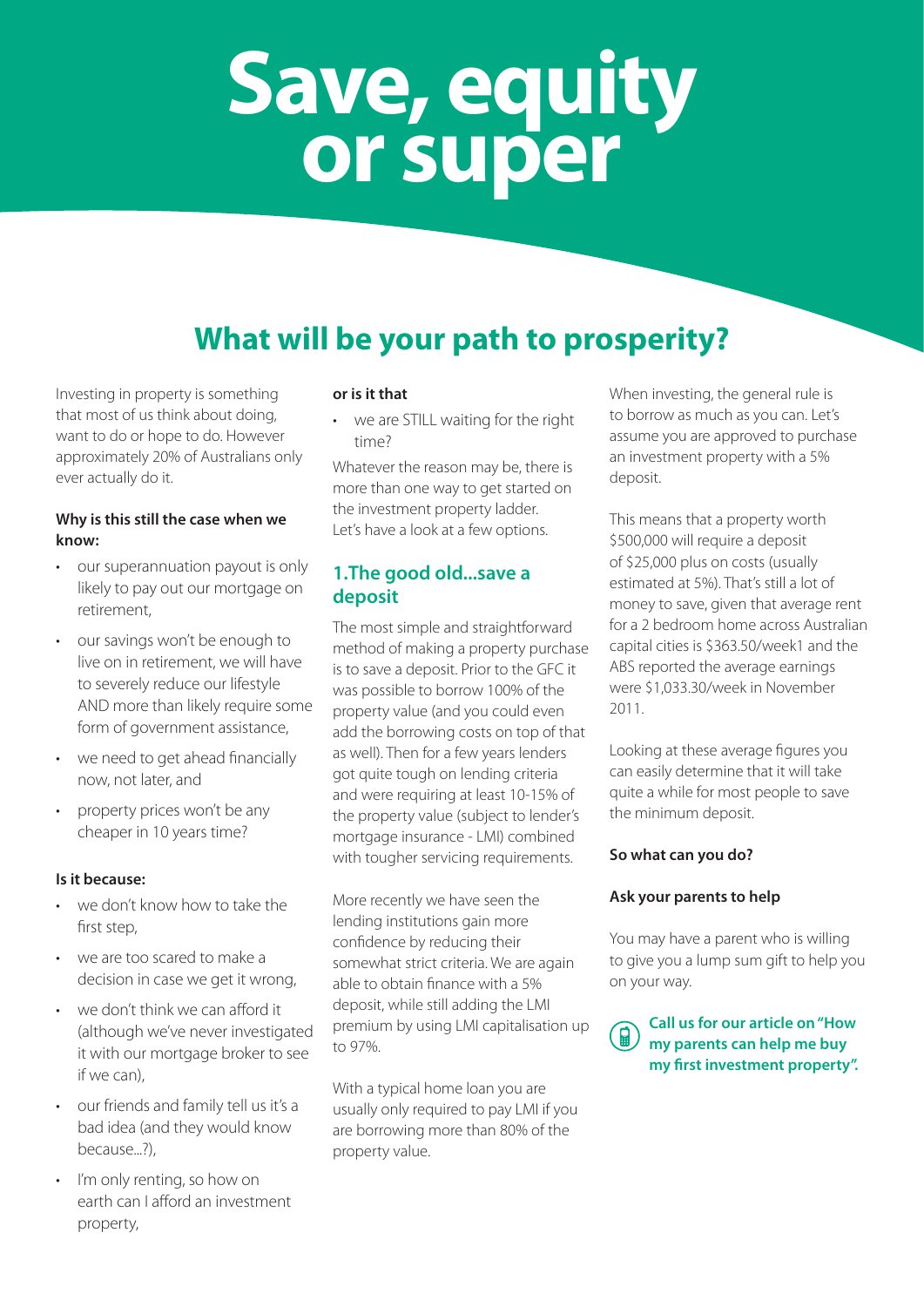# **Save, equity or super**

Use your rent as a savings plan Most lenders now acknowledge the money that you are currently paying in rent could be used to show your ability to save and capacity to service a loan. This is referred to as non-genuine savings.

Criteria varies across different lenders, so we can help assess your individual circumstances. In general having a continuous rental history of 12 months (regardless of the amount of rent paid) will help show a proven saving record.

If you have a 3 month rental history, you can also include second tier deposit sources to make up the required 5% deposit amount.

#### **Second tier sources are:**

- **1.** commission payments,
- **2.** dividends,
- **3.** inheritance,
- **4.** non-real estate asset sales, and
- **5.** tax refunds.

Borrow with family and friends It is becoming more popular to share the costs and investment with other owners and up to 30% of co-owners are now investors.

#### **Call us for our article on co-ownership.**

### **2. Use the equity in your home/other property**

If you are already repaying your own home or have an investment property, you may have enough equity to access a deposit for your next property purchase by tapping in to this equity.

#### **I've heard that before but how does it work?**

The ultimate goal for the typical Australian is to own their own home. So when someone suggests to them "Why not use the equity in your home to purchase your investment property?", alarm bells ring in most people's heads.

#### **We tell ourselves:**

- But we've worked so hard to pay off our home loan. Why would we jeopardise that?
- I'm too scared. I don't want to lose my home.
- What happens if one of us loses our job?
- • I've heard that tenants wreck your property.
- Etc etc etc.

The reality is that sometimes it is actually safer to purchase an investment property as most of the expenses are covered by the tenant and the tax man. With good insurance (landlord, mortgage and some risk insurance) most people are usually safe. Of course you need to purchase using essential investing criteria to ensure your investment is going to be a good one. We can help you with that.

So how does using the equity work? The basic principle is that if you have enough equity to draw from your existing home for a deposit and purchase costs, then you can redraw that amount from your home and use it as your deposit for the investment property.

Your lender is going to require that the total loan amount (balance of your existing home loan and investment redraw amount) is less than 80% of the value of your home otherwise lender's mortgage insurance (LMI) is required.

Provided that you, the tenant and the tax man can service all debt, you will be on your way to building your investment property portfolio.

You can continue to use this basic principle every time you build enough equity in the combined value of your properties.

**Call us for our article on "Using the equity in my home to purchase an investment property".**